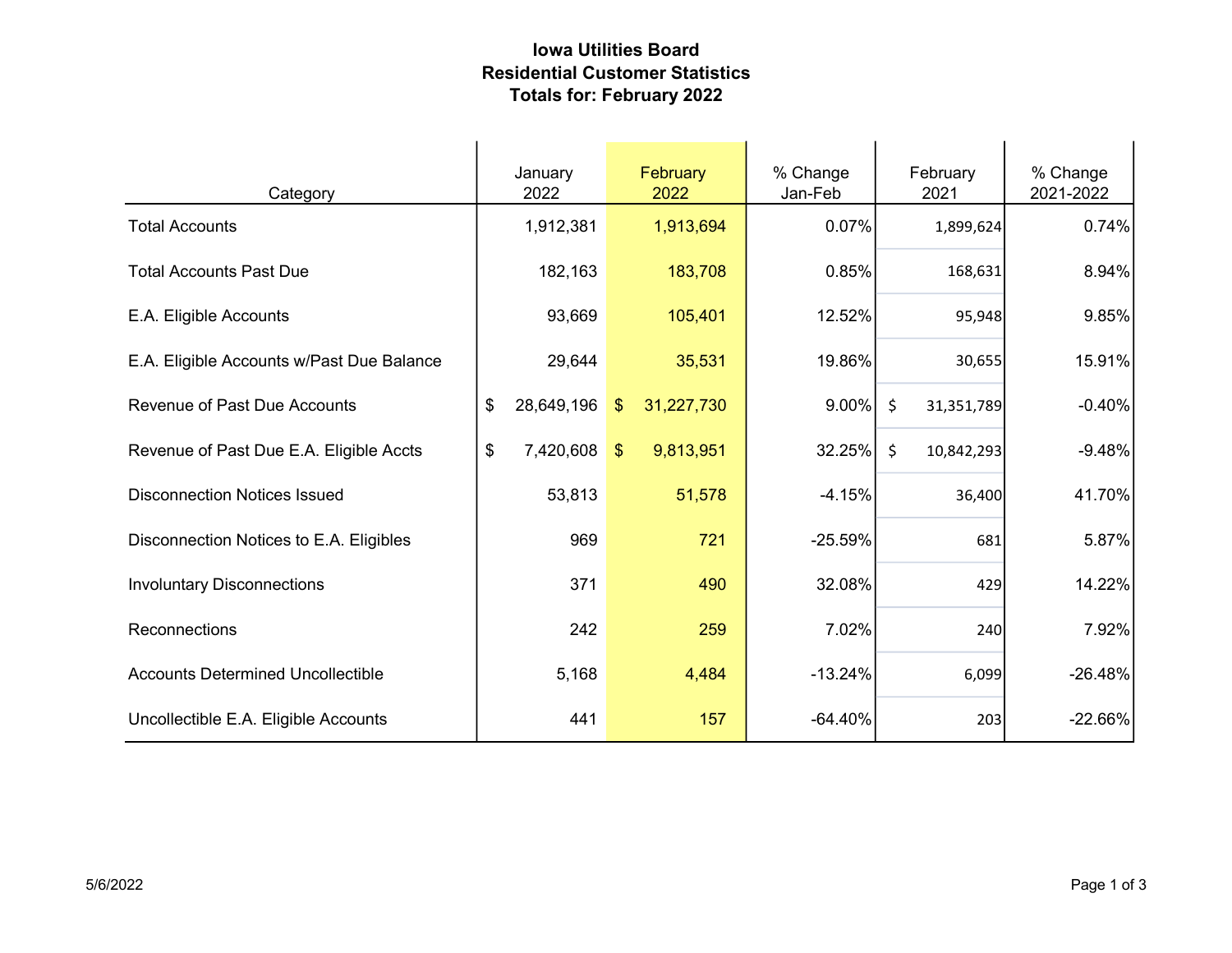## Iowa Utilities Board Residential Customer Statistics Breakdown by Company for: February 2022

|                                           | Linn County REC* | <b>Black Hills Energy</b><br>f/k/a Aquila |   | <b>Liberty Energy</b><br>f/k/a Atmos |
|-------------------------------------------|------------------|-------------------------------------------|---|--------------------------------------|
| Category                                  | (Electric Only)  | (Gas Only)                                |   | (Gas Only)                           |
| <b>Total Accounts</b>                     |                  | 145,199                                   |   | 3,633                                |
| <b>Total Accounts Past Due</b>            |                  | 9,431                                     |   | 422                                  |
| E.A. Eligible Accounts                    |                  | 5,804                                     |   | 421                                  |
| E.A. Eligible Accounts w/Past Due Balance |                  | 803                                       |   | 46                                   |
| <b>Revenue of Past Due Accounts</b>       |                  | \$<br>1,188,434                           |   | \$<br>65,810                         |
| Revenue of Past Due E.A. Eligible Accts   |                  | \$<br>130,375                             |   | \$<br>6,723                          |
| <b>Disconnection Notices Issued</b>       |                  | 5,465                                     |   | 328                                  |
| Disconnection Notices to E.A. Eligibles   |                  |                                           |   | $\mathbf{0}$                         |
| <b>Involuntary Disconnections</b>         |                  | 47                                        |   | 12                                   |
| Reconnections                             |                  |                                           | 0 | 10                                   |
| <b>Accounts Determined Uncollectible</b>  |                  | 279                                       |   | 10                                   |
| Uncollectible E.A. Eligible Accounts      |                  |                                           |   | 0                                    |

\* Effective July 1, 2018, Linn County REC is no longer required to file this report.